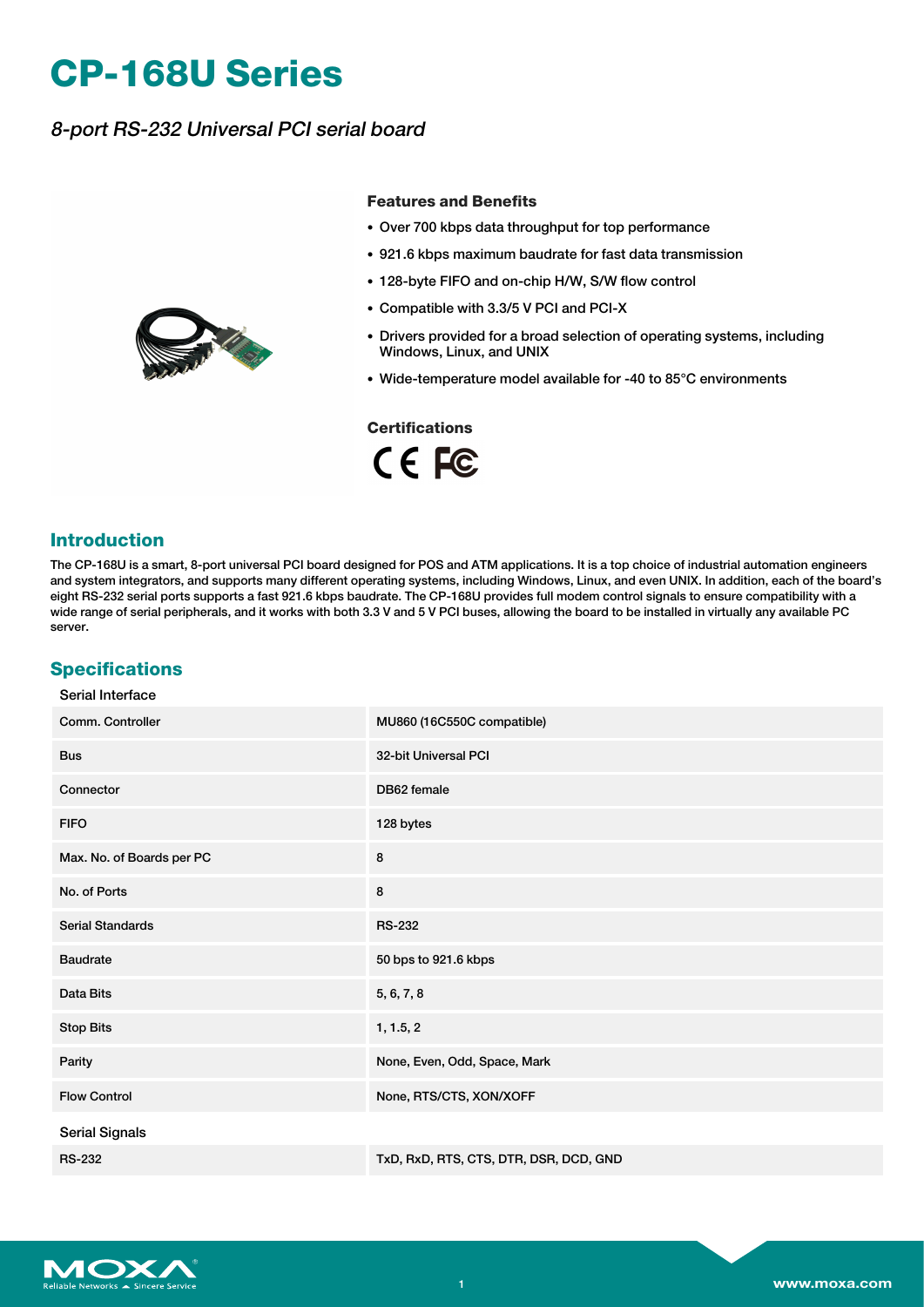#### Serial Software Features

| <b>Windows Drivers</b>                 | DOS, Windows 95/98/ME/NT/2000, Windows XP/2003/Vista/2008/7/8/8.1/10 (x86/x64),<br>Windows 2008 R2/2012/2012 R2/2016/2019 (x64), Windows Embedded CE 5.0/6.0,<br><b>Windows XP Embedded</b> |
|----------------------------------------|---------------------------------------------------------------------------------------------------------------------------------------------------------------------------------------------|
| <b>Linux Drivers</b>                   | Linux kernel 2.4.x, Linux kernel 2.6.x, Linux kernel 3.x, Linux kernel 4.x, Linux kernel 5.x                                                                                                |
| <b>UNIX Drivers</b>                    | QNX 6, SCO OpenServer, UnixWare 7, Solaris 10, FreeBSD                                                                                                                                      |
| <b>Power Parameters</b>                |                                                                                                                                                                                             |
| <b>Input Current</b>                   | 180 mA @ 5 VDC                                                                                                                                                                              |
| <b>Physical Characteristics</b>        |                                                                                                                                                                                             |
| <b>Dimensions</b>                      | 82 x 120 mm (3.22 x 4.72 in)                                                                                                                                                                |
| <b>LED</b> Interface                   |                                                                                                                                                                                             |
| <b>LED Indicators</b>                  | Built-in Tx, Rx LEDs for each port                                                                                                                                                          |
| <b>Environmental Limits</b>            |                                                                                                                                                                                             |
| <b>Operating Temperature</b>           | CP-168U: 0 to 55°C (32 to 131°F)<br>CP-168U-T: -40 to 85°C (-40 to 185°F)                                                                                                                   |
| Storage Temperature (package included) | -40 to 85°C (-40 to 185°F)                                                                                                                                                                  |
| <b>Ambient Relative Humidity</b>       | 5 to 95% (non-condensing)                                                                                                                                                                   |
| <b>Standards and Certifications</b>    |                                                                                                                                                                                             |
| <b>EMC</b>                             | EN 55032/35                                                                                                                                                                                 |
| EMI                                    | CISPR 32, FCC Part 15B Class B                                                                                                                                                              |
| <b>EMS</b>                             | IEC 61000-4-2 ESD: Contact: 4 kV; Air: 8 kV<br>IEC 61000-4-3 RS: 80 MHz to 1 GHz: 3 V/m<br>IEC 61000-4-4 EFT: Power: 1 kV                                                                   |
| <b>International Approval</b>          | <b>CP-168U: KC</b>                                                                                                                                                                          |
| <b>Declaration</b>                     |                                                                                                                                                                                             |
| <b>Green Product</b>                   | RoHS, CRoHS, WEEE                                                                                                                                                                           |
| <b>MTBF</b>                            |                                                                                                                                                                                             |
| Time                                   | 280,854 hrs                                                                                                                                                                                 |
| <b>Standards</b>                       | Telcordia (Bellcore) Standard TR/SR                                                                                                                                                         |
| Warranty                               |                                                                                                                                                                                             |
| <b>Warranty Period</b>                 | 5 years                                                                                                                                                                                     |
| <b>Details</b>                         | See www.moxa.com/warranty                                                                                                                                                                   |
| <b>Package Contents</b>                |                                                                                                                                                                                             |
| Device                                 | 1 x CP-168U Series serial board                                                                                                                                                             |
| Documentation                          | 1 x quick installation guide<br>1 x substance disclosure table<br>1 x warranty card                                                                                                         |